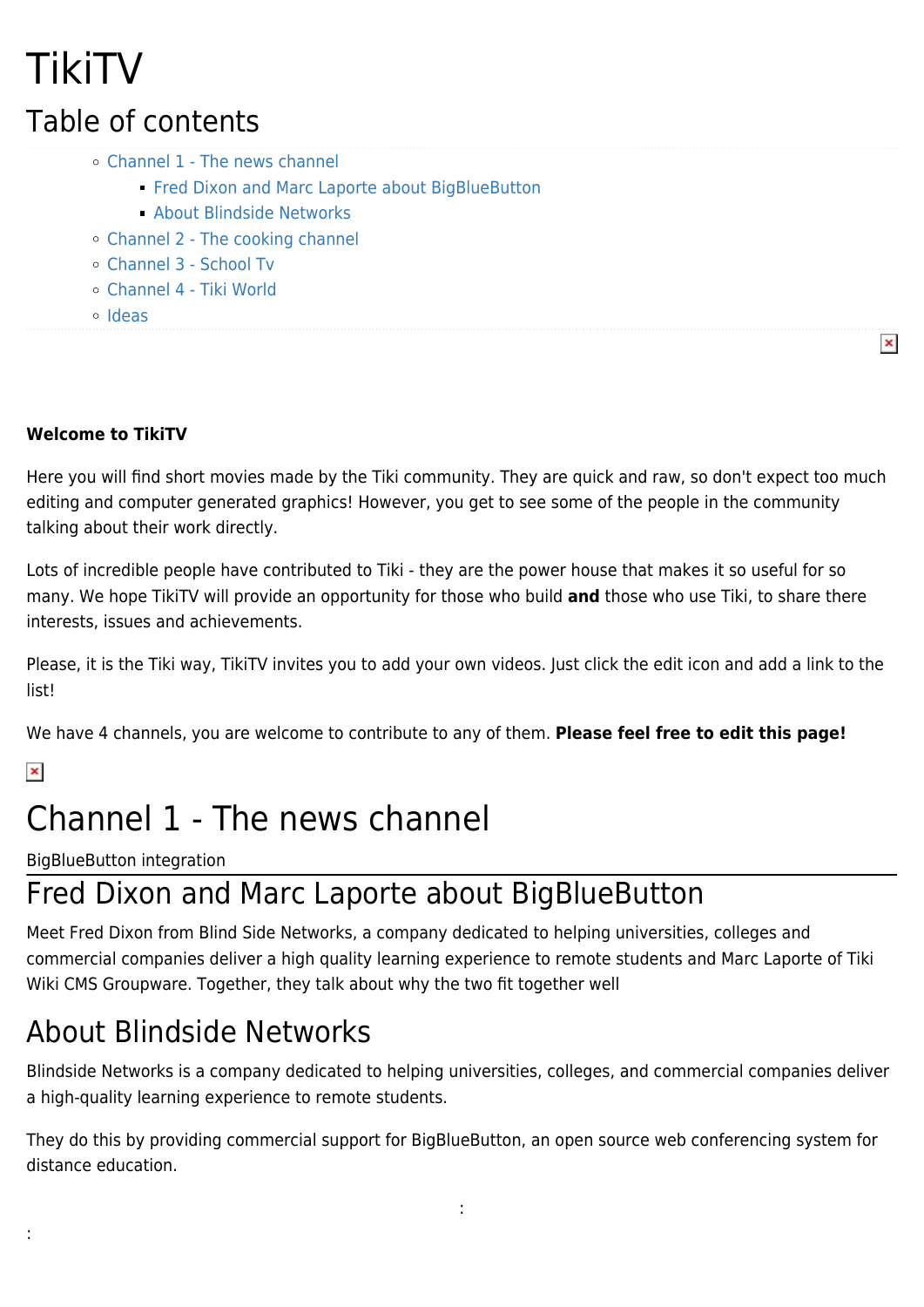[Watch Tiki's Marc Laporte on FLOSS Weekly](https://info.tiki.org/tiki-read_article.php?articleId=136)

:

:

:

:

 $\pmb{\times}$ 

:

:

 $\pmb{\times}$ 

- [Tiki: A real multilingual wiki solution](http://info.tiki.org/article130-A-Real-Multilingual-Wiki-Solution)
- How to collaborate/communicate with the Tiki community, amette shows you the websites, forums and chat rooms.

:

:

:

:

:

:

- A 35' overview of version 3.0 through and upgrade from 2.0, plus some features begin set up.
- A quick introduction to version 2.0

## Channel 2 - The cooking channel

Developers talking about what they are working on at the moment.

- lp talks about a new plugin called Webservices
- marc talking about Profiles

# Channel 3 - School Tv

Tutorials and help from power users to show you how to do things.

### **Overview of Tiki 3: Installation and applying several profiles**